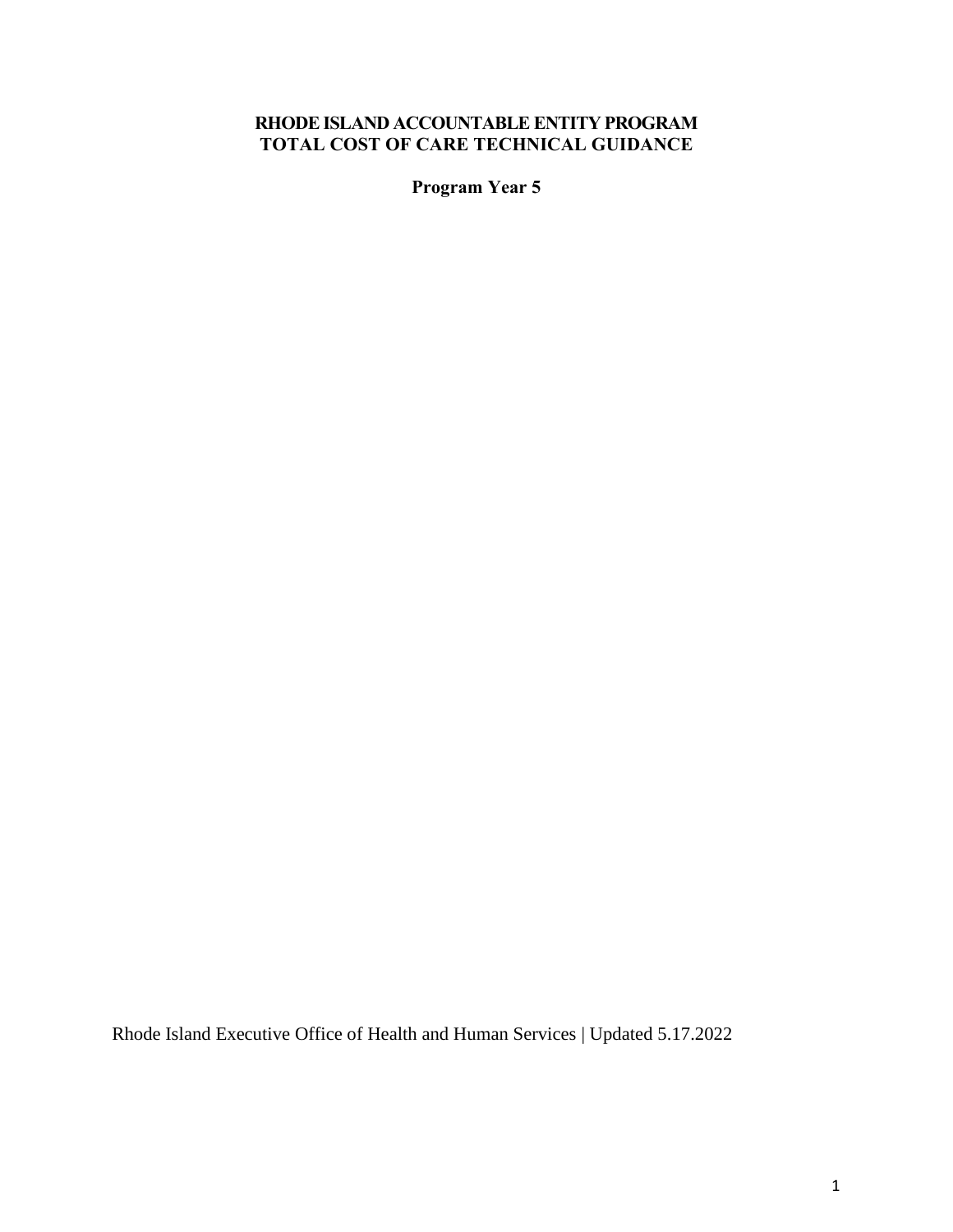# **Program Year 5: Total Cost of Care Technical Guidance**

The process for determining the TCOC Expenditure Target involves a series of adjustments. These adjustments are illustrated at a high level in the figure below. The adjustments are described in detail in Sections 1 through 3.



### **1. Calculate Historical Base**

#### **a. AE-Specific Historical Cost Data**

The TCOC Historical Base will generally include two years of AE-specific historical cost data. Claims and enrollment in each year will be limited to members attributed to the AE in the final month of the member's enrollment in that year (see Attachment M for further attribution guidance). The AE's provider roster as of March 31 of the year preceding the start of the Performance Year should be used when determining claims and enrollment in the Baseline Years. The Baseline Years will be aligned with the baseline years used to calculate MCO capitation rates for the state fiscal year that covers the same period as the Performance Year. For example, the baseline years used to calculate MCO capitation rates for state fiscal year 2022 were the Baseline Years used to calculate the TCOC Historical Base for Program Year 4.

In most cases, the Baseline Years will be:

- **I. Baseline Year 1:** 12-month period ending 2 years before the start of the performance period.
- **II. Baseline Year 2:** 12-month period ending 1 year before the start of the performance period.

However, in cases where EOHHS uses a different time period for MCO capitation ratesetting, this may differ. For example, to avoid including months affected by the COVID-19 pandemic in MCO rate-setting for SFY 2023, EOHHS used a single baseline year of CY 2019.

Claims will be excluded if they were paid more than 6 months after the end of the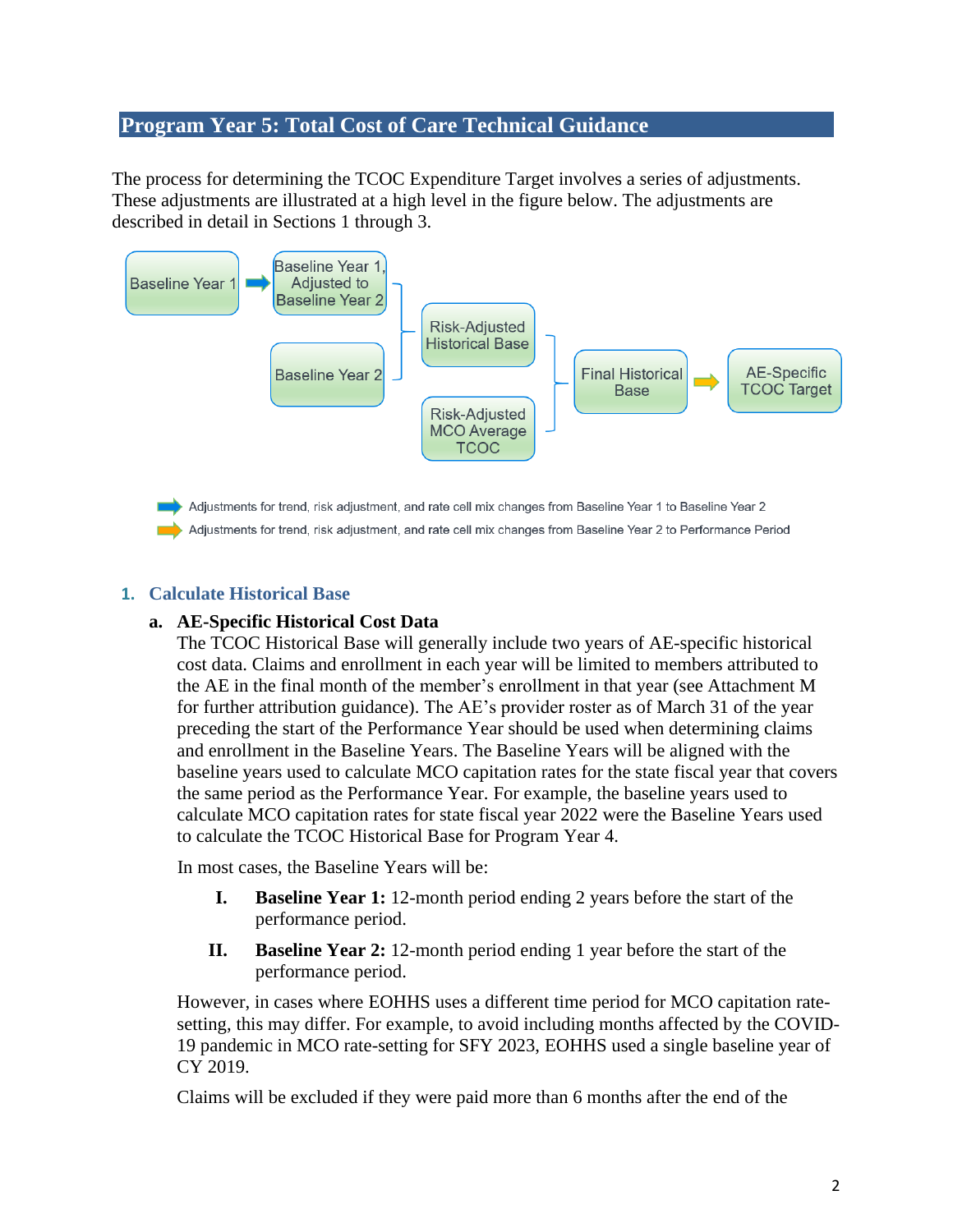Baseline Year in which they were incurred. No adjustments will be made for claims incurred but not paid (IBNP).

Member months will include all months during the year for attributed members in which a capitation payment was made to the MCO. If the MCO-AE contract does not have at least an average of 2,000 members attributed during each of the historical Baseline Years (i.e. 24,000 member months in each year), EOHHS will evaluate whether the MCO-AE contract will be eligible for shared savings/(losses) in the Performance Period and may prescribe an alternative TCOC methodology. If the MCO-AE contract does meet the minimum attributed membership in the historical base period, the MCO-AE contract will still be eligible for shared savings/(losses) even if the average attributed members fall below 2,000 in the Performance Period.

#### **b. Covered Services**

The TCOC expenditures in the Historical Base and Performance Period will include all costs associated with covered services that are included in EOHHS's contract with MCOs for the Performance Period. This does include maternity delivery services, which are capitated through kick payments rather than per member capitation. At the conclusion of the performance year, AE TCOC targets will be adjusted to account for changes in the statewide number of maternity events that occurred between the Baseline Years and the Performance Period. Additionally, the risk adjustment mechanism (described later) will account for differences in rates of maternity events between AEs and MCOs.

The service cost will be measured using fee-for-service claims paid by the MCO and encounter expenditures for sub-capitated vendors contracted by the MCO. Payment amounts associated with sub-capitated vendor encounters will be consistent with the amounts included on the encounters sent to EOHHS. The following items will be explicitly excluded from the covered services definition:

- i. Expenditures for services paid outside the MCO fee-for-service payment system or sub-capitated vendor claims payment system (e.g. offline payments or other services invoiced).
- ii. Payment for non-claims-based case management programs.
- iii. Services covered under stop-loss provisions between EOHHS and the MCO in the Performance Period, as specified in the EOHHS/MCO Contract for Medicaid Managed Care Services.
- iv. Health System Transformation Project (HSTP) performance incentive payments and Care Transformation Collaborative (CTC) payments.
- v. Value-added services provided by the MCO.
- vi. Recoveries made outside the MCO or sub-capitated vendor claims payment system, such as reinsurance, pharmacy rebates, or pay-and-chase third party liability recoveries.
- vii. Amounts attributable to pharmacy benefit manager (PBM) administrative spread, i.e. the difference between the amount paid by the MCO to the PBM and the amount paid by the PBM to the pharmacy. To the extent that an MCO is unable to utilize the amount paid to the pharmacy, an adjustment will be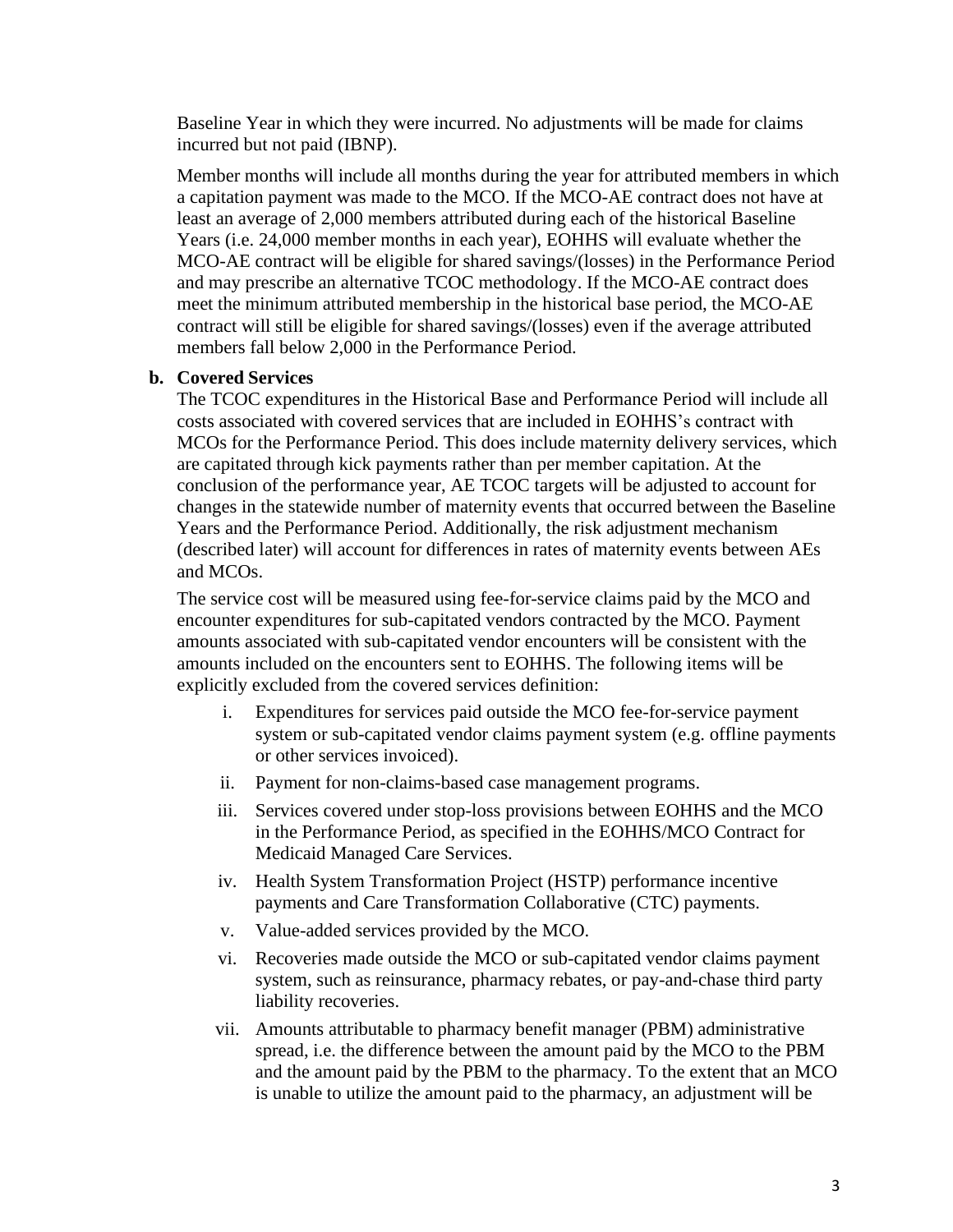made as described in section 1.f.

viii. Services included in the managed care program in the Baseline Years that are not covered under the MCO contract in the Performance Period.

The MCOs will report expenditures for the above services excluded from the TCOC calculation for the Baseline Years and Performance Period for review by EOHHS for reasonableness and to determine whether an adjustment is required for these services as described in section 1.f below.

#### **c. Mitigation of Impact of Outliers: Claims threshold for high cost claims**

The TCOC expenditures in the Historical Base and Performance Period will be adjusted to exclude costs in excess of a defined threshold for an individual member in a single year. The threshold is applied after removal of covered services described above, but prior to any other adjustments, such as risk adjustment and trend. In the event a member is included in more than one rate cell during the Historical Base or Performance Period, the claims threshold will be applied separately to each rate cell. This threshold will not be pro-rated for members with less than 12 months of enrollment in a given year. The threshold will be \$100,000 for SFY 2018 and will be indexed in future years to reflect trends, program and policy changes, and managed care efficiency adjustments. The thresholds for SFY 2018-SFY2022 are shown below. The thresholds for SFY 2023 and subsequent years will be provided prior to the start of each year.

- SFY 2018: \$100,000
- SFY 2019: \$104,800
- SFY 2020: \$109,800
- SFY 2021: \$113,500
- SFY 2022: \$119,600

After this adjustment, the TCOC expenditures in each rate cell and year will be divided by applicable member months in the same year to arrive at a TCOC Per Member Per Month (PMPM) Expenditures.

## **d. Adjust for Trend Assumptions**

Baseline Year 1 will also be adjusted to account for trends, program and policy changes, and managed care efficiency adjustments, consistent with the development of the medical component of capitation rates being paid to MCOs by EOHHS. These adjustments will align generally with the cumulative adjustments made to Baseline Year 1 in the medical portion of capitation rates by rate cell. As needed, EOHHS will modify these adjustments to reflect only services included in TCOC expenditures; therefore, the adjustment factors by rate cell may differ from the values included in the capitation rate certification. The adjustments will be applied separately by rate cell**.**

#### **e. Adjust for a Changing Risk Profile**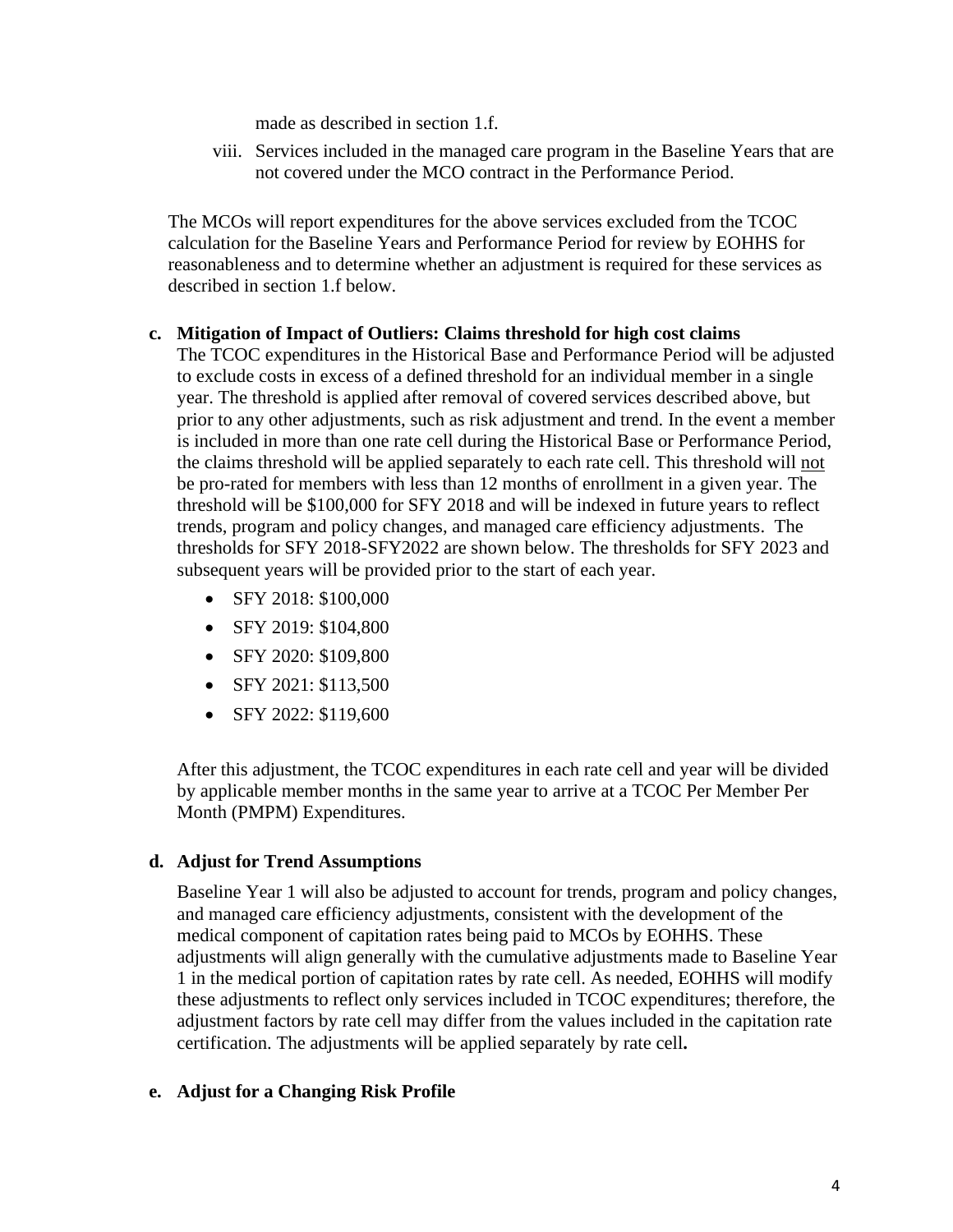To account for changes in the risk profile of an AE's attributed patient population over the two years in the Historical Base, a risk adjustment methodology will be applied. This adjustment is intended to make the TCOC PMPM expenditures in Baseline Year 1 more comparable to Baseline Year 2; therefore, the adjustment will be applied to Baseline Year 1 only. A separate risk adjustment, described later in this document, will be applied to the entire Historical Base to reflect changes in risk profile from Baseline Year 2 to the Performance Period.

Risk adjustment will be applied separately to each rate cell, accounting for changes in the average risk score in that rate cell between Baseline Year 1 and Baseline Year 2. For instance, if the average risk score for attributed members in the Medicaid Expansion Females 19-24 rate cell is 1.100 in Baseline Year 1 and 1.200 in Baseline Year 2, the TCOC PMPM Expenditures in Baseline Year 1 will be multiplied by a factor of  $(1.200 / 1.100) = 1.091$ . After this risk adjustment factor is applied, the Historical Base TCOC by rate cell will be aggregated using the mix of rate cells for attributed members in Baseline Year 2.

Encounter data will be used for the development of average risk scores by rate cell. A concurrent risk adjustment algorithm will be used, meaning that the time period used to collect diagnosis codes and/or prescription drug claims will align with the time period being risk-adjusted. The risk adjustment software for this adjustment will be determined by EOHHS at the start of each Performance Period. The same software and version will be used in both Baseline Years and the Performance Period.

Within each program year, risk scores will be normalized in each Baseline Year and Performance Period such that the average statewide risk score (including all MCOs) in each rate cell remains constant over time. Risk scores may be recalibrated before calculating Baseline Year and Performance Period risk scores in the following program year.

#### **f. Special adjustments for changes in payment mechanisms or reporting**

EOHHS reserves the right to make an additional adjustment to account for changes in MCO payment mechanisms or expenditure reporting between the Baseline Years and Performance Period. EOHHS will review the expenditures excluded from the TCOC calculation, as outlined in section 1.b, to ensure consistent treatment in the Baseline Years and Performance Year. The need for an adjustment will be considered on a caseby-case basis, and if determined to be necessary, will be developed by EOHHS. Examples of situations that may require this adjustment include:

- i. A change in services covered by sub-capitation arrangements materially impacts the reporting of those services.
- ii. A material amount of offline or lump sum payments were made in the Baseline Years and not the Performance Period, or vice versa.
- iii. A change in reporting of recoveries outside of the claims payment system impacts the reported expenditures in the Baseline Years or Performance Years.
- iv. The MCO is unable to remove PBM administrative spread from the experience at the member level.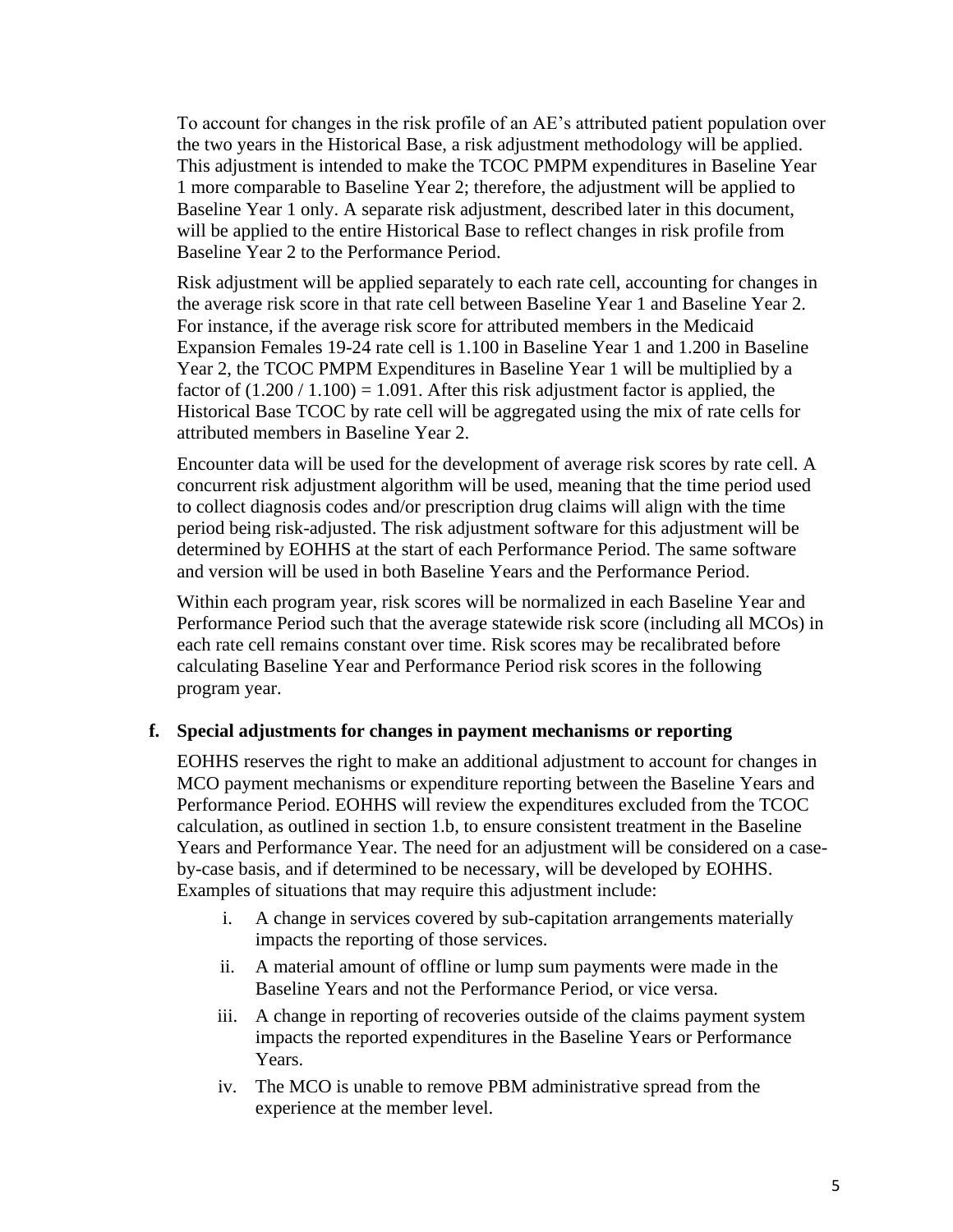v. Claims completion after six months of run-out is estimated to vary significantly between the Baseline Years and Performance Period in a manner that materially impacts the TCOC target and/or savings calculations.

# **g. Blend Baseline Years**

After applying the trend adjustment and risk adjustment to Baseline Year 1, the TCOC PMPM Expenditures for both Baseline Years will be combined to arrive at the Risk-Adjusted Historical Base. The Baseline Years will be weighted consistently with the MCO rate setting for the State Fiscal Year aligning with the Performance Period.

# **2. Adjust Historical Base Relative to Market Average**

In order to prospectively establish an AE's TCOC Expenditure Target, an additional adjustment will be made to the Historical Base to reflect the AE's historical experience relative to peers. This adjustment is required because AEs that have already achieved high levels of efficiency will have difficulty continuously achieving trends below the market rate. However, these AEs provide value to the MCOs by maintaining low expenditures relative to the market.

This adjustment will be determined by comparing the AE's Risk-Adjusted Historical Base to the Risk-Adjusted Historical Base for all members across the MCOs participating in the AE program. This includes members attributed to other providers who are not included in any AE. The Risk-Adjusted Historical Base for all of the participating MCOs' members will be calculated using the same methodology as the AE's Risk-Adjusted Historical Base.

The adjustment will be a multiplicative factor applied to all rate cells in the Historical Base. The factor will be calculated as follows:

- **a.** Calculate Risk-Adjusted Historical Base for the AE.
- **b.** Calculate Risk-Adjusted Historical Base for all members across the MCOs participating in the AE program.
- **c.** For each rate cell, adjust the result of (b) by a factor equal to the average Baseline Year 2 risk score for the AE's members divided by the average Baseline Year 2 risk score for all members across the MCOs participating in the AE program. This is intended to normalize the statewide average costs in each rate cell to be comparable to the AE's attributed members.
- **d.** Aggregate the result of (c) by using the AE's mix of members by rate cell in Baseline Year 2. This is intended to normalize the statewide aggregate risk-adjusted costs to be comparable to the AE's attributed member mix.
- **e.** Subtract the result of (a) from the result of (d). If this difference is positive, multiply by the Below Market Weight. If this difference is negative, multiply by the Above Market Weight. These weights will vary by Program Year, as shown in the table below.

```
Program Year Below Market Weight Above Market Weight
```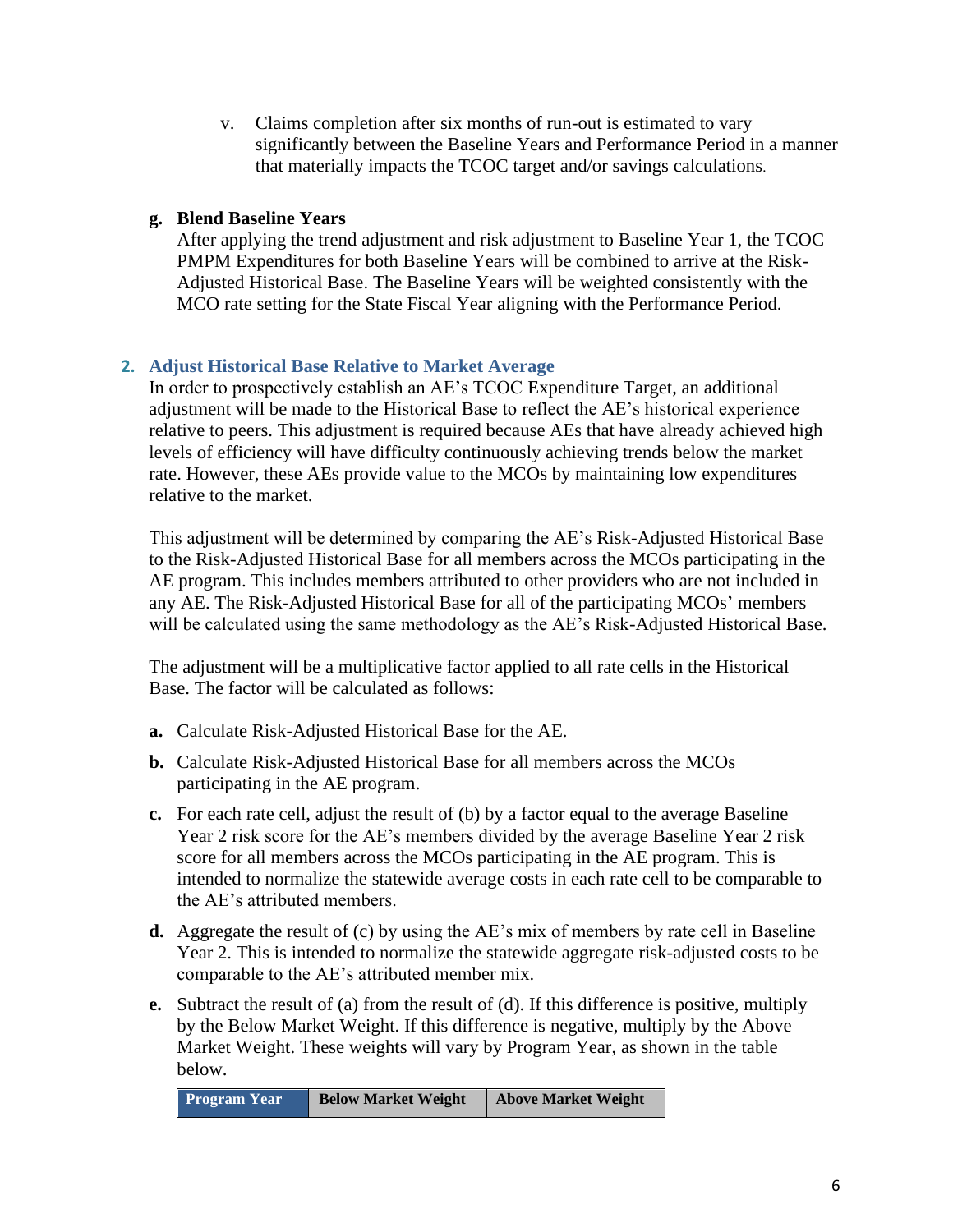| ⌒<br>◡ | 10% | 0%  |
|--------|-----|-----|
| 4      | 20% | 10% |
| ◡      | 30% | 15% |

**f.** Divide the result of (e) by the Risk-Adjusted Historical Base for the AE (a) and add 1.00. This results in a factor that will be applied to the AE's Historical Base.

Applying this multiplicative factor to the all rate cells in the Risk-Adjusted Historical Base will result in the Final Historical Base.

## **3. Calculate TCOC Expenditure Target for the Performance Period**

Once the Final Historical Base is established, this base will be trended forward into the performance period to create an AE-specific TCOC Expenditure Target.

### **a. Historical Base with Required Trend Assumptions**

The Final Historical Base will be adjusted to account for trends, program and policy changes, and managed care efficiency adjustments, consistent with the development of the medical component of capitation rates being paid to MCOs by EOHHS. These adjustments will align generally with the cumulative adjustments to the medical portion of capitation rates by rate cell. As needed, EOHHS will modify these adjustments to reflect only services included in TCOC expenditures; therefore, the adjustment factors by rate cell may differ from the values included in the capitation rate certification. Consistent with Section 1.f, EOHHS may also make special adjustments for payment mechanisms or reporting between the Historical Base and the Performance Period.

The adjustments will be applied to the AE separately by rate cell. Prior to the start of the Performance Period, a Preliminary AE-specific TCOC Expenditure Target will be established using the AE's mix of rate cells in Baseline Year 2. The Final AE-specific TCOC Expenditure Target will be adjusted for changes in risk profile and rate cell mix between Baseline Year 2 and the Performance Period, as described below. As needed, EOHHS will also adjust the prospective adjustments for trends, program and policy changes, and managed care efficiency adjustments for any capitation rate amendments made after the Preliminary AE-specific TCOC Expenditure Target was established.

## **b. Final Target Adjusted for Changes in the Attributed Population's Risk Profile**

A risk adjustment methodology will be applied to account for changes in the risk profile of an AE's attributed patient from Baseline Year 2 to the Performance Period. The methodology will be consistent with the risk adjustment methodology used in developing the adjusted historical base as described in Section 1.e of this document. Risk adjustment will be applied separately to each rate cell, accounting for changes in the average risk score in that rate cell between Baseline Year 2 and the Performance Period. For instance, if the average risk score for attributed members in the Medicaid Expansion Females 19-24 rate cell is 1.200 in Baseline Year 2 and 1.300 in the Performance Period, the TCOC expenditures in the Historical Base will be multiplied by a factor of  $(1.300 / 1.200) = 1.083$ . After this risk adjustment factor is applied, the Historical Base TCOC by rate cell will be aggregated using the mix of rate cells for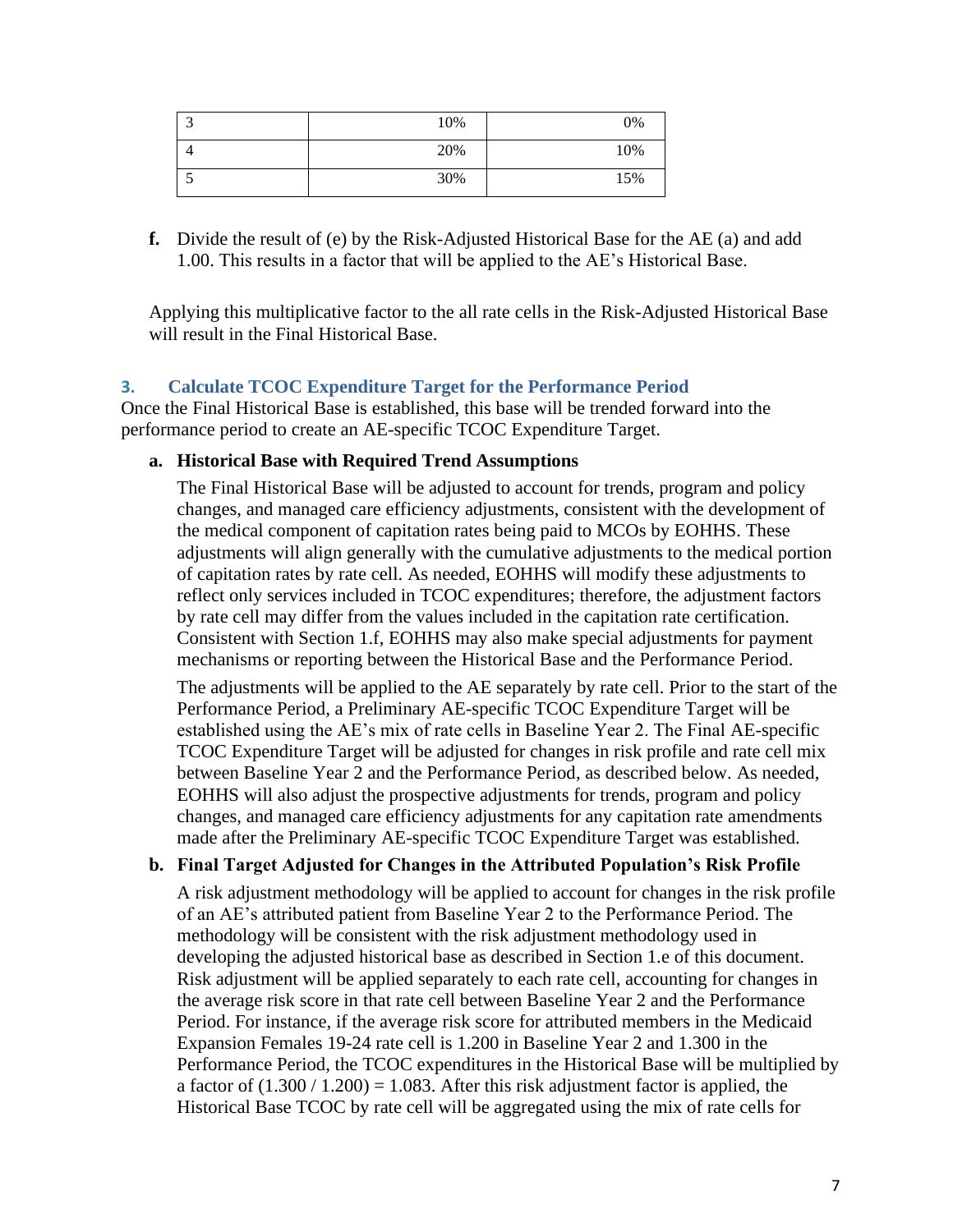attributed members in the Performance Period. The result of this step is the Final AEspecific TCOC Expenditure Target.

EOHHS reserves the right to modify the Final AE-specific TCOC Expenditure Target after the Performance Period for extraordinary and unforeseen circumstances. For instance, if MCO reimbursement for non-AE providers materially changes, it may have unintended consequences on the TCOC Expenditure Target.

# **4. Calculate Actual Expenditures for the Performance Period**

**a. Calculate Actual Expenditures Consistent with the Historical Base Methodology** The TCOC methodology will be based on a Performance Period of 12 months aligned with the State Fiscal Year. Actual Expenditures for the Performance Period will be calculated consistent with the Historical Base methodology as described in Sections 1.b and 1.c of this document. Claims will be excluded if they were paid more than 6 months after the end of the Performance Period.

# **5. Calculate Shared Savings/(Loss) Pool**

The Shared Savings/(Loss) Pool will be calculated as the difference between Actual Expenditures (Section 4) and Final AE-specific TCOC Expenditure Target (Section 3), after the following adjustments:

### **a. Minimum Savings Rate (One-Sided Model Only)**

EOHHS requires a minimum savings rate (MSR) to limit the potential for Shared Savings payments related to cost reductions generated strictly due to the effect of random variation in utilization and spending in small populations**.** If the AE is in a "onesided" model (described in Section 6), the Shared Savings Pool will be \$0 if the difference between Actual Expenditures and TCOC Expenditure Target does not exceed the MSR. There is no MSR or minimum loss rate (MLR) for AEs participating in a "two-sided" model.

The MSR levels are calculated as a percentage of the TCOC Expenditure Target. The percentage varies based on the average number of attributed members in the Performance Period, as shown in the table below. The MSR for the AE will be determined by interpolating between the upper and lower bounds for the range based on the AE's number of attributed members. This table and methodology for "one-sided" models is consistent with the Medicare Shared Savings Program  $(MSSP)^1$ , with the exception that AEs with fewer than 5,000 members will have a 4.0% MSR.

| <b>Average Attributed Members,</b><br><b>Performance Period</b> |          | <b>Minimum Savings Rate</b> |                 |
|-----------------------------------------------------------------|----------|-----------------------------|-----------------|
| <b>Low End</b>                                                  | High End | <b>Low End</b>              | <b>High End</b> |
|                                                                 | 4.999    | 4.0%                        | 4.0%            |
| 5,000                                                           | 5.999    | 3.9%                        | 3.6%            |
| 6,000                                                           | ና 999    | 3.6%                        | 3.4%            |

#### **Minimum Savings Rate by AE Size**

<sup>1</sup> [https://www.cms.gov/Medicare/Medicare-Fee-for-Service-Payment/sharedsavingsprogram/Downloads/Shared-Savings-](https://www.cms.gov/Medicare/Medicare-Fee-for-Service-Payment/sharedsavingsprogram/Downloads/Shared-Savings-Losses-Assignment-Spec-V7.pdf)[Losses-Assignment-Spec-V7.pdf,](https://www.cms.gov/Medicare/Medicare-Fee-for-Service-Payment/sharedsavingsprogram/Downloads/Shared-Savings-Losses-Assignment-Spec-V7.pdf) page 35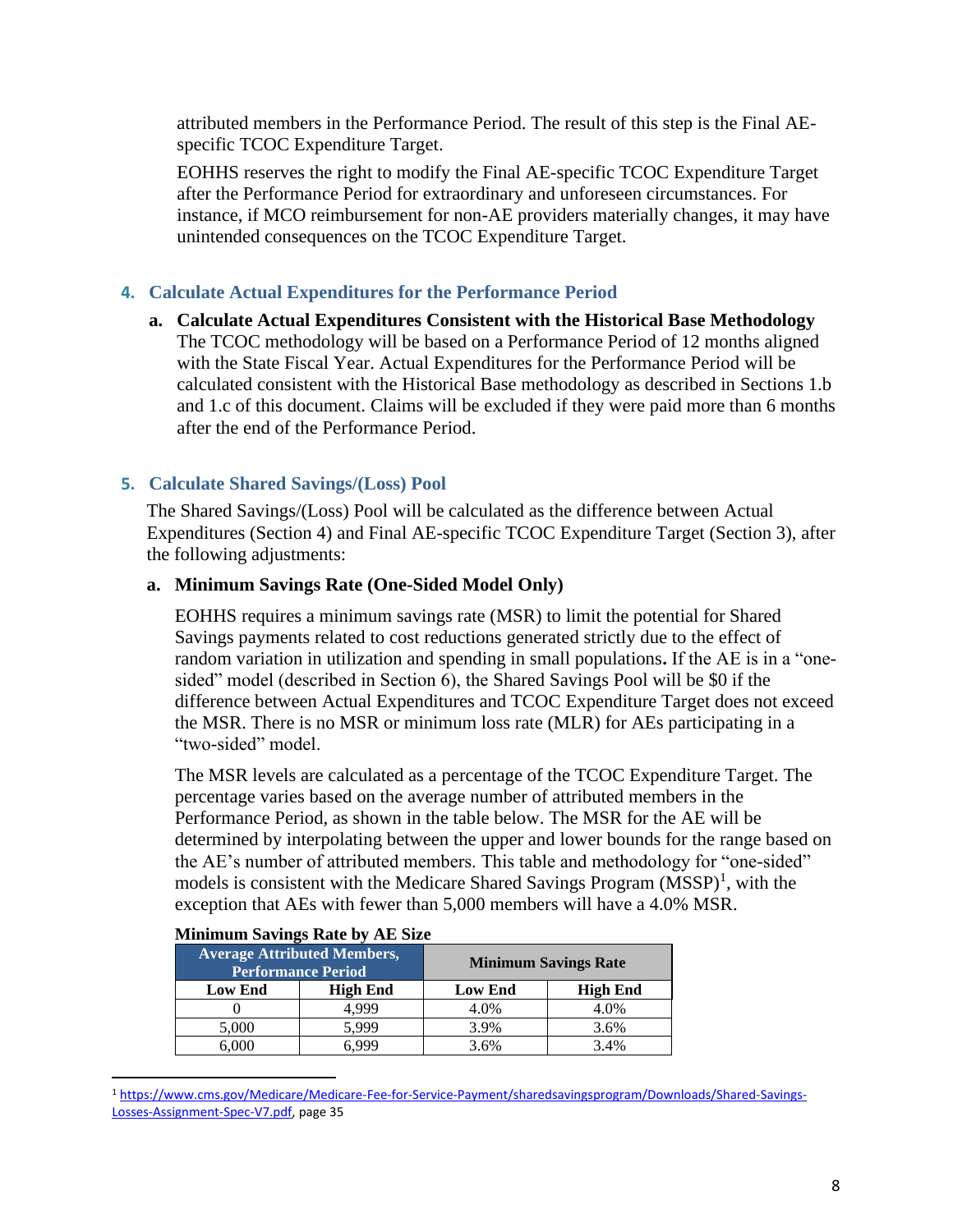| 7,000  | 7,999  | 3.4% | 3.2% |
|--------|--------|------|------|
| 8,000  | 8,999  | 3.2% | 3.1% |
| 9,000  | 9,999  | 3.1% | 3.0% |
| 10,000 | 14.999 | 3.0% | 2.7% |
| 15,000 | 19,999 | 2.7% | 2.5% |
| 20,000 | 49,999 | 2.5% | 2.2% |
| 50,000 | 59,999 | 2.2% | 2.0% |
| 60,000 | Max    | 2.0% | 2.0% |

#### **b. Impact of Quality and Outcomes**

In cases where there are shared savings – that is, the Shared Savings Pool is positive after the application of the MSR/MLR – the Pool will be adjusted based on an assessment of performance relative to a set of quality measures for the attributed population. An Overall Quality Score will be generated for each AE, according to the methodology detailed in *Attachment J – Accountable Entity Total Cost of Care Requirements Attachment A: Quality Framework and Methodology for Comprehensive Accountable Entities.* In cases where the Shared Savings Pool is positive, the total Shared Savings Pool (inclusive of both the AE and MCO portions) will be multiplied by the Overall Quality Score. The Overall Quality Score must function as a multiplier, and may not include a gate; as such, any quality points earned must be associated with a share of the Shared Savings Pool.

The Shared Loss Pool shall also be adjusted based on the Overall Quality Score generated for each AE according to the methodology detailed in *Attachment A: Quality Framework and Methodology for Comprehensive Accountable Entities*. The Overall Quality Score will be divided by 4 and multiplied by the total Shared Loss Pool. The resulting product will be subtracted from the total Shared Loss Pool. For example, if the Overall Quality Score is 0.88, the multiplier will be 0.22. A Shared Loss Pool of \$100,000 would be multiplied by 0.22, yielding \$22,000, and the shared loss pool of \$100,000 would be reduced by \$22,000, yielding a final Shared Loss Pool of \$78,000.

#### **c. Risk Exposure Cap**

In instances where the AE is responsible for downside risk, a Risk Exposure Cap may be established. The Risk Exposure Cap cannot be lower than specified minimum thresholds. The Risk Exposure cap can be expressed as a percentage of the AE-specific TCOC Expenditure Target<sup>2</sup> or as a percentage of the AE's revenue.<sup>3</sup>

<sup>&</sup>lt;sup>2</sup> The percentage of total cost of care is calculated based on the Final TCOC Target established by EOHHS as part of the final Program Year TCOC reporting. See Section 3 above for details on how the Final TCOC Target is established.

<sup>&</sup>lt;sup>3</sup> Revenue of AE providers from the insurer under the contract refers to revenue paid by the insurer (MCO) to any Tax Identification Number that the AE identifies as participating in the AE. This is not limited to primary care practices or providers through whom Medicaid members are attributed to the AE,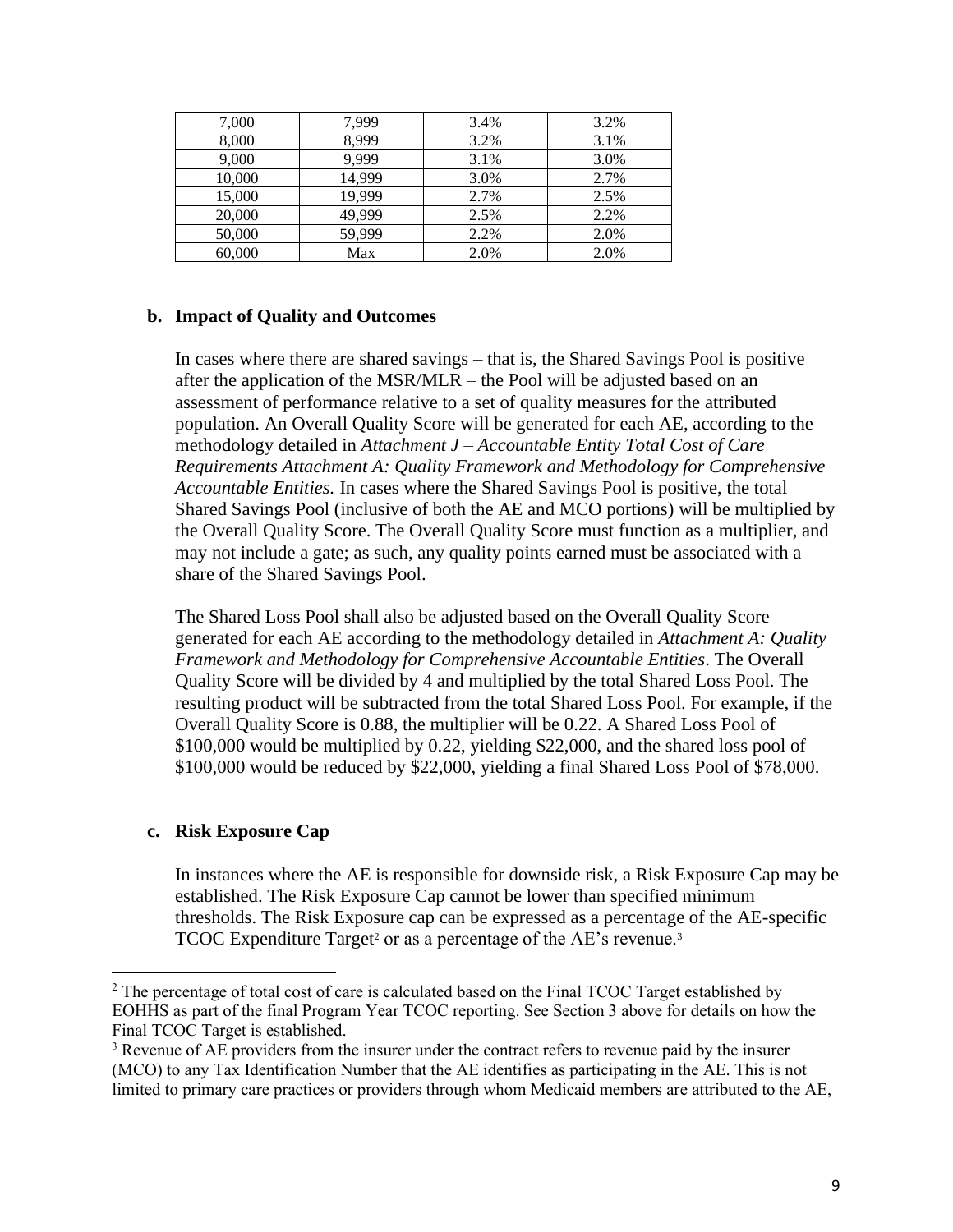Savings or losses that exceed 10% in any program year will trigger a review by EOHHS to determine if all Performance Period TCOC and target TCOC calculations are accurate. If the risk exposure cap is greater than or equal to 10%, the AE must present an actuarial analysis that estimates maximum potential loss. The actuarial analysis must be performed by an independent actuary and the results of the analysis be provided in a letter signed by the responsible actuary. This analysis will be used to substantiate the risk mitigation plan proposed by the AE. EOHHS reserves the right to revise any errors and adjust for unforeseen programmatic or data issues that may be contributing to overstated losses or savings.

### **6. Determine AE Share of Savings/(Loss) Pool**

In Program Year 5, AEs who assumed downside risk in Program Year 4 must be eligible to retain at least 60% of the Shared Savings Pool and must be responsible for at least 40% of any Shared Loss Pool. AEs new to downside risk in Program Year 5 must be eligible to retain at least 60% of the Shared Savings Pool and must be responsible for at least 30% of any Shared Loss Pool. AEs in shared savings-only models must be eligible to retain up to 50% of the Shared Savings Pool. The Shared Savings Pool is defined above in Section 5.

| <b>AE Shared Savings Model</b>                                              | <b>AE Share of Savings</b>                    | <b>AE Share of Losses</b>           |
|-----------------------------------------------------------------------------|-----------------------------------------------|-------------------------------------|
| <b>Shared savings only</b>                                                  | Up to 50% of Shared Savings<br>Pool           | N/A                                 |
| Shared savings and risk: AEs<br>that assumed downside risk in<br>PY4        | At least 60% of Shared<br><b>Savings Pool</b> | At least 40% of Shared Loss<br>Pool |
| Shared savings and risk: AEs<br>that did not assume downside<br>risk in PY4 | At least 60% of Shared<br><b>Savings Pool</b> | At least 30% of Shared Loss<br>Pool |

## **7. Required Progression to Risk Based Arrangements**

#### **a. AEs qualified to assume downside risk**

Certified AEs qualified to assume downside risk must demonstrate a progression of risk to include meaningful downside shared risk within three years of AE program participation, however PY3 will not be counted towards these three years due to the COVID-19 emergency. FQHC-based AEs new to downside risk in PY5 will assume risk consistent with the Year 4 standards below even if they are in their fifth year in the program. After development and implementation funding ends, AEs will be sustained based on their successful performance and associated financial rewards in accordance with their MCO contract(s).

EOHHS has defined "meaningful risk" based on learnings from other states, Office of the

but rather refers to all providers that have signed AE participation agreements for the Program Year in question. The revenue for these providers is all revenue for services rendered to any Medicaid patient covered by the insurer and is not limited to members attributed to the AE. This does not include revenue for services rendered to patients covered by the Medicare-Medicaid Plan or any non-Medicaid product offered by the same insurer.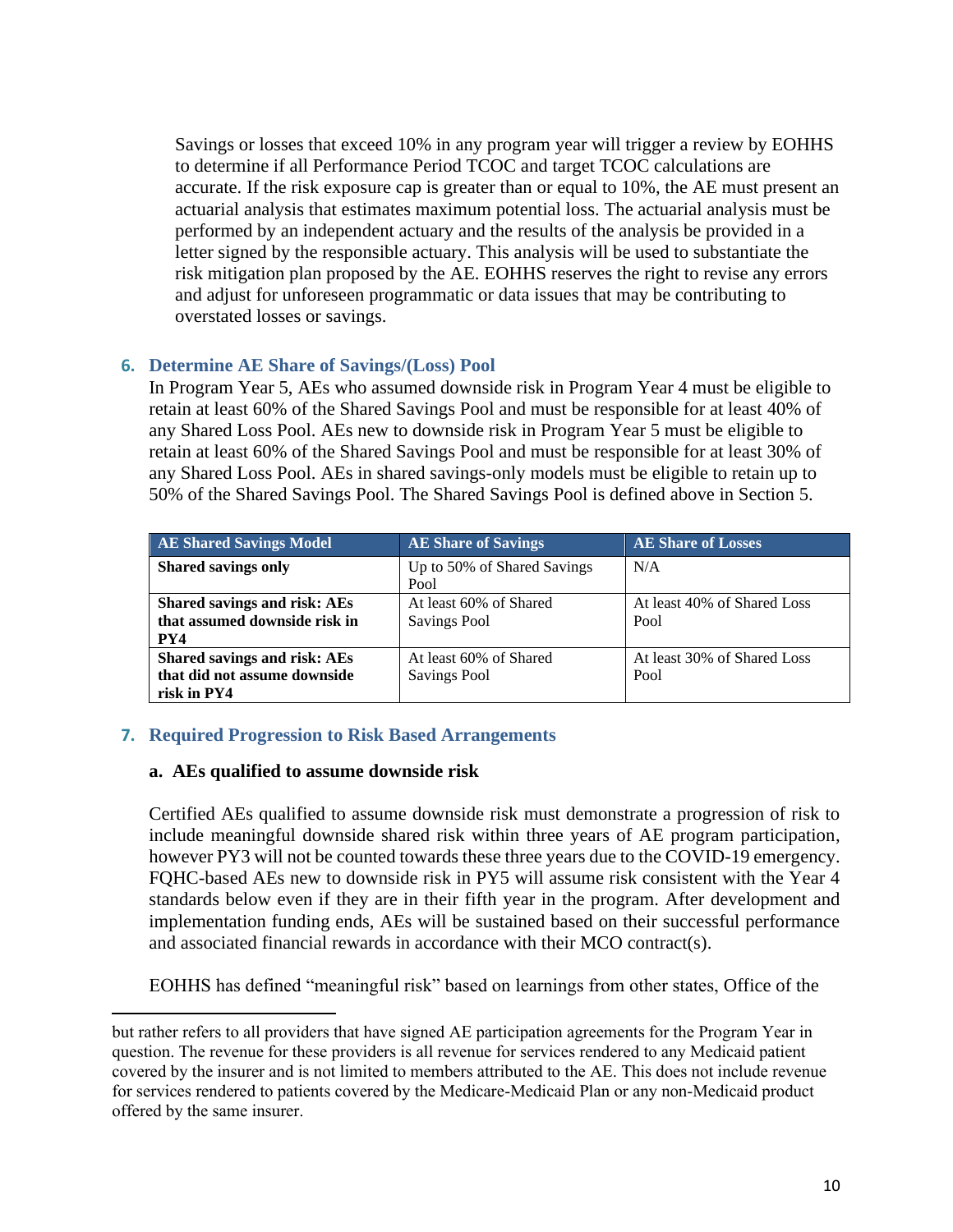Health Insurance Commissioner (OHIC) requirements and rules under the Medicare Access and CHIP Reauthorization Act of 2015 (MACRA). The required progression of increasing risk for AEs qualified to assume downside risk is as follows:

|                                                                         | <b>Shared Savings Cap</b><br><b>Maximum Shared Savings</b><br>Pool                             | <b>Risk Exposure Cap</b><br><b>Maximum Shared Loss Pool</b>                                                                                                                 | <b>Risk Sharing Rate</b><br>AE Share of Losses                                                                                                               |
|-------------------------------------------------------------------------|------------------------------------------------------------------------------------------------|-----------------------------------------------------------------------------------------------------------------------------------------------------------------------------|--------------------------------------------------------------------------------------------------------------------------------------------------------------|
| Definition                                                              | A cap on the Shared Savings<br>Pool, expressed as a<br>percentage of the total cost of<br>care | A cap on the Shared Loss Pool,<br>expressed as a percentage of $a$ )<br>the total cost of care, or b) the<br>annual provider revenue from<br>the insurer under the contract | The percentage of the Shared<br>Loss Pool shared by the provider<br>with the insurer under the<br>contract after the application of<br>the risk exposure cap |
| Year 1                                                                  | At least 10% of TCOC                                                                           | N/A                                                                                                                                                                         | $\theta$                                                                                                                                                     |
| Year <sub>2</sub>                                                       | At least 10% of TCOC                                                                           | N/A                                                                                                                                                                         | $\theta$                                                                                                                                                     |
| Year 3                                                                  | At least 10% of TCOC                                                                           | N/A                                                                                                                                                                         | $\Omega$                                                                                                                                                     |
| Year $4/$<br>AEs<br>taking<br>downside<br>risk for<br>the first<br>time | At least 10% of TCOC                                                                           | At least the lesser of 1% of<br>TCOC; or 3% of AE Revenue                                                                                                                   | At least 30%                                                                                                                                                 |
| Year 5                                                                  | At least 10% of TCOC                                                                           | At least the lesser of 2% of<br>TCOC; or 6% of AE Revenue                                                                                                                   | At least 40%                                                                                                                                                 |
| Year 6                                                                  | At least 10% of TCOC                                                                           | At least the lesser of 2% of<br>TCOC; or 6% of AE Revenue                                                                                                                   | At least 40%                                                                                                                                                 |

Additionally, AEs that agree to bear downside risk under Program Year 5 TCOC contracts must be pre-qualified by OHIC to ensure that an AE has a risk mitigation plan sufficient to cover its maximum possible loss under such a contract. AEs that completed the TCOC Financial Solvency Filing process for PY4 are considered pre-qualified by OHIC for PY5. All AEs that agree to bear downside risk under PY5 TCOC contracts must complete the PY5 TCOC Financial Solvency Filing process**.** Details of OHIC's pre-qualification process for risk-bearing provider organizations is found in *Attachment B: Pre-Qualification of and TCOC Financial Solvency Filing for Accountable Entities Bearing Financial Risk.*

## **b. FQHC-based AEs and downside risk**

The Medicaid prospective payment system (PPS) established a methodology assuring FQHCs a minimum per visit reimbursement rate when providing care to Medicaid beneficiaries. States also have the option of using an alternative payment methodology (APM) so long as the medical payment rate is not lower than what would be paid under PPS. In Rhode Island, FQHCs are paid pursuant to an APM. EOHHS believes that FQHCbased AEs in Rhode Island can choose to engage in contracts with a level of risk pursuant to these requirements while remaining compliant with Federal rules.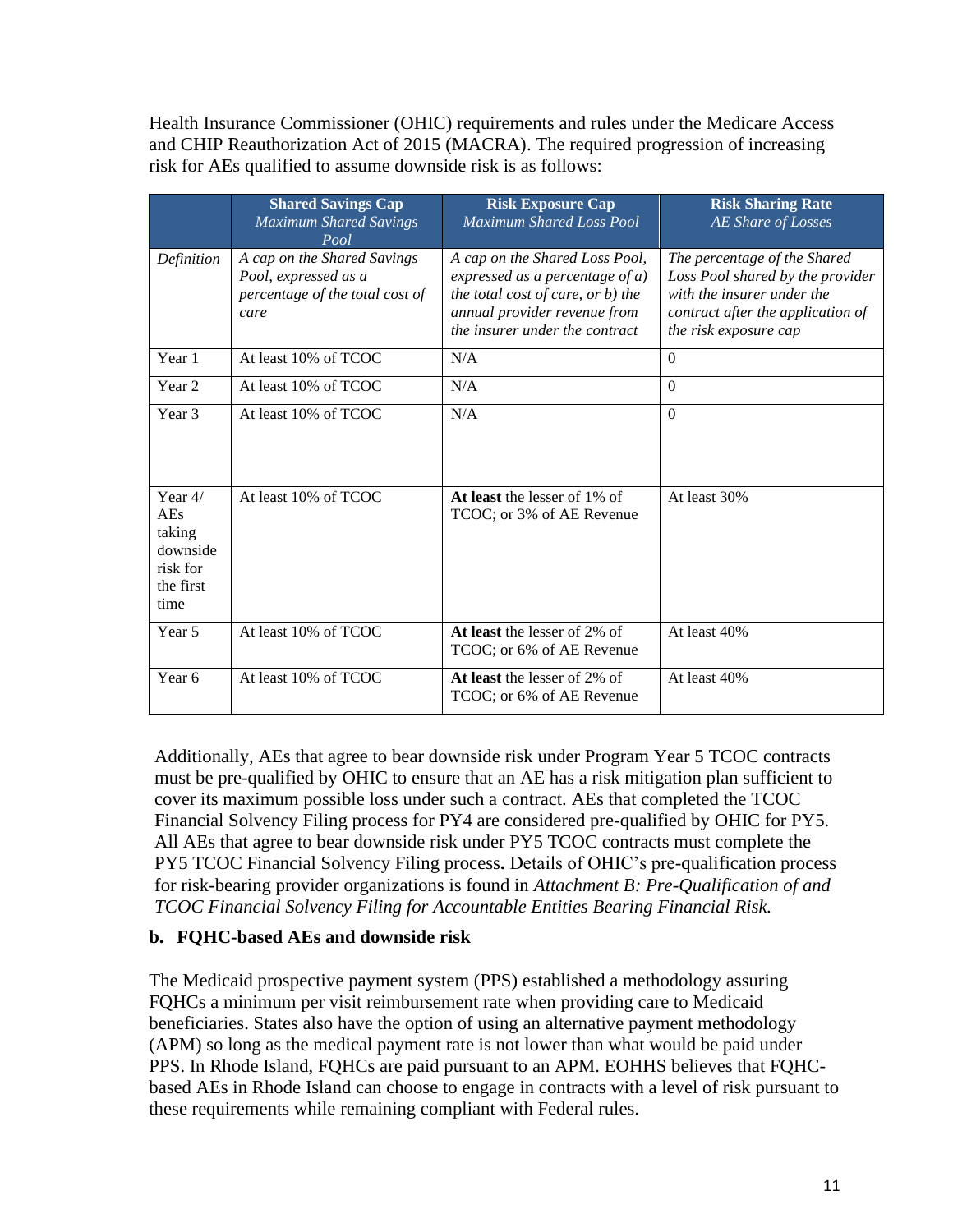An FQHC-based AE that enters into a downside risk contract would be subject to the same requirements as other AEs taking on downside risk with respect to the Shared Saving Cap and the process described in *Attachment J: Accountable Entity Total Cost of Care Requirements: Attachment B: Pre-Qualification of and TCOC Financial Solvency Filing for Accountable Entities Bearing Financial Risk*. However, FQHCs who take risk for the first time in PY5 will be subject to the Risk Exposure Cap and minimum Risk Sharing Rate that applied to other AEs in PY4. As noted above, this means a Risk Exposure Cap of 1% of TCOC or 3% of AE revenue, and a minimum Risk Sharing Rate of 30%.

### **c. AEs not assuming downside risk**

FQHC-based AEs are not required to take on the downside risk option described above. FQHC-based AEs may remain in shared savings-only contracts if they progress from volume to value as demonstrated by participation in an EOHHS-approved project designed to generate healthcare cost savings.

For details on this option, see Attachment K, Infrastructure Incentive Program: Requirements for Managed Care Organizations and Certified Accountable Entities.

### **Division of responsibilities between MCOs and EOHHS**

MCOs are required to provide a copy of their proposed "base" AE TCOC contract (i.e., the template total cost of care contract with terms that will apply to all AEs) to EOHHS by the last business day of March for the program year beginning the following July. For example, PY5 base contracts are due to EOHHS by March 31, 2022. EOHHS will review and identify any corrections needed to comply with program requirements, following which MCOs will submit a final base contract.

Following the contracting process with the AEs, MCOs are required to submit copies of the executed contracts to EOHHS. Executed contracts are due on the first business day of August each year.

The calculations to determine shared savings/(losses) will be a collaborative effort between EOHHS and the MCOs. Below, please find a summary of MCO and EOHHS responsibilities for determining shared savings/(losses), including target dates for completion.

MCO Responsibilities:

- Three months before the start of the performance period, MCOs shall submit to EOHHS AE-specific historical cost data by rate cell for each baseline year. MCOs shall also submit data on TCOC PMPM expenditures for all MCO members, to support application of the market adjustment. These tasks are described in 1.a-c and 2.a above.
- Eight months after the end of the Performance Period, MCOs shall calculate actual TCOC by rate cell. This task is described in 4.a. above.
- Eight months after the end of the performance Period, MCOs shall determine the impact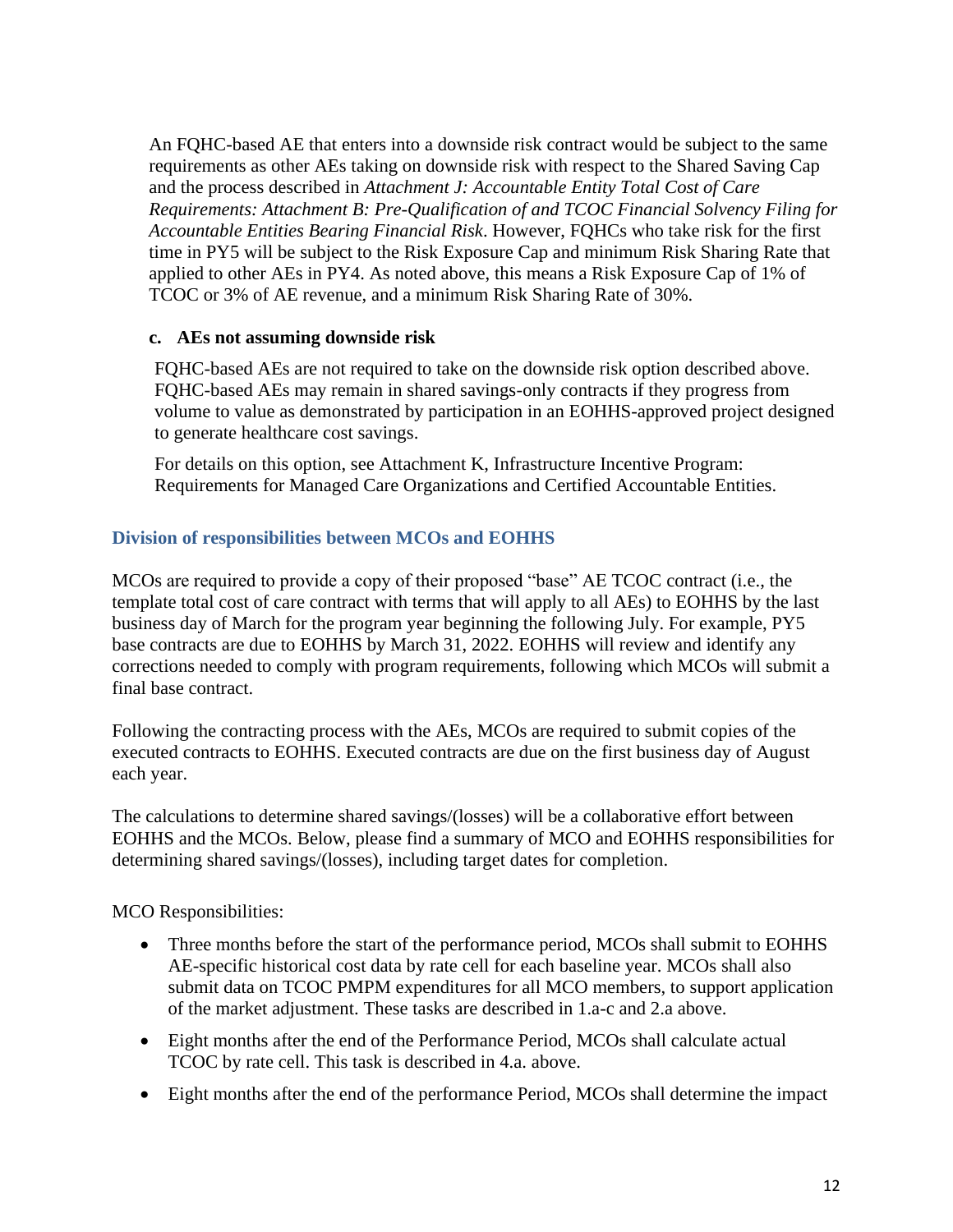of quality on any Shared Savings Pool or Shared Loss Pool. This task is described in 5.b above.

• On an ongoing basis, MCOs shall ensure AEs follow the required progression to riskbased arrangements. This task is described in 7.a above.

EOHHS Responsibilities

- One month before the start of the performance period, EOHHS will use the historical cost data from MCOs to calculate Preliminary TCOC Targets for the Performance Period, by adjusting for trend assumptions, changing risk profile, blending baseline years, and making the market adjustment. These tasks are described in 1.d-g and 3.a above.
- Ten months after the end of the Performance Period, EOHHS will:
	- o Calculate Final TCOC Targets, including risk adjustment and any changes necessary due to extraordinary and unforeseen circumstances. This task is described in 3.b above.
	- o Apply the Minimum Savings Rate. This task is described in 5.a above.
	- o Apply the Risk Exposure Cap. This task is described in 5.c above.
	- o Determine AE share of Shared Savings/(Loss) Pool. This task is described in 6.a above.

In addition to the above steps to determine shared savings/(losses), MCOs and EOHHS will collaborate to provide quarterly updates to each AE on its Performance Period TCOC expenditures. These quarterly updates are intended to provide AEs with information about emerging experience that they can use to track performance and assess any material deviations from expectations. It is not expected that quarterly updates can be used to project full year results with a high degree of precision.

| Report                                          | Due Date          |
|-------------------------------------------------|-------------------|
| TCOC Quarterly Report covering claims incurred  | January 31, 2023  |
| July 2022 through September 2022 and paid       |                   |
| through December 31, 2022                       |                   |
| TCOC Quarterly Report covering claims incurred  | April 30, 2023    |
| July 2022 through December 2022 and paid        |                   |
| through March 31, 2023                          |                   |
| TCOC Quarterly Report covering claims incurred  | July 31, 2023     |
| July 2022 through March 2023 and paid through   |                   |
| June 30, 2023                                   |                   |
| TCOC Quarterly Report covering claims incurred  | October 31, 2023  |
| July 2022 through June 2023 and paid through    |                   |
| September 30, 2023                              |                   |
| TCOC Final Report covering claims incurred July | February 28, 2024 |
| 2022 through June 2023 and paid through         |                   |
| December 31, 2023                               |                   |

MCOs will provide to EOHHS actual TCOC by rate cell on the following schedule: